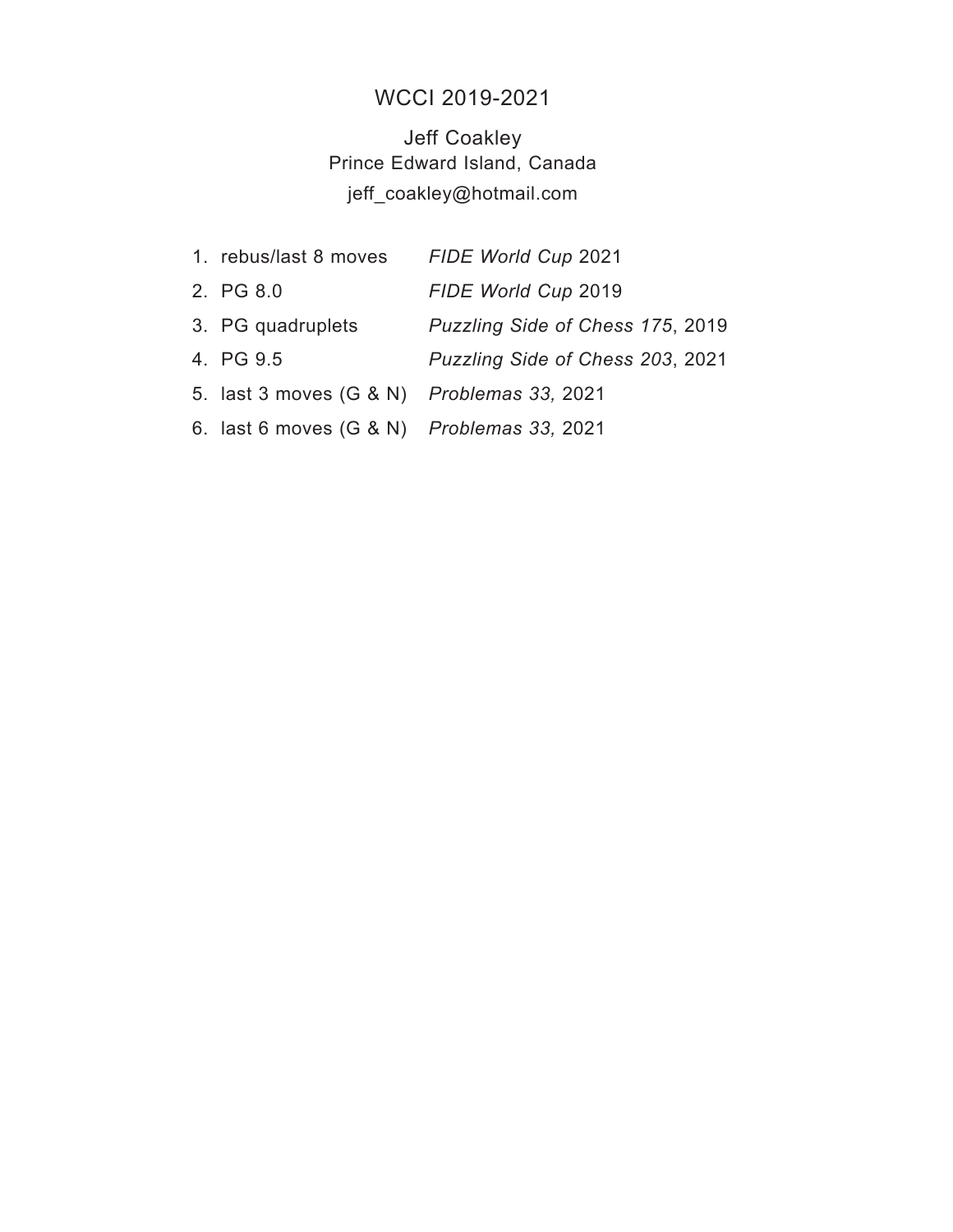## **1** Jeff Coakley *FIDE World Cup 2021* 3rd Prize





Each letter represents a different type of piece. Uppercase is one colour. Lowercase is the other. Determine the position and last 8 moves.

REBUS

-1.g7xSh8=S+ Ke7-f7 -2.f7-f8=B+ Kd7-e7 -3.e7xSd8=R+ Kc6-d7 -4.b7xBa8=Q+ Kd7-c6

*Allumwandlung* on White's last four moves. The only other last mover to achieve this task with exactly determined moves is Kornilov-Frolkin 1981 (P0000545). Their problem has no captures. In this problem, three promotions are captures.

Y is king. Letter with one uppercase, one lowercase.

E is pawn. Remaining letter not on 8th rank.

D is not queen or bishop. Impossible double check.

R is not queen or bishop. Impossible double check.

N is not queen. Both kings in check.

A is queen. N is bishop.

If D is knight and R is rook. Impossible double check.

D is rook. R is knight. See solution diagram above.

Check h8. Last move: -1.g7xh8=S+. Caps are white.

Previous moves: -1...Ke7-f7 -2.f7-f8=B+ Kd7-e7 -3.e7xd8=R+. Black's moves were not captures because white pawns were on f7 and e7. -3...Kc6-d7 -4.b7xa8=Q+. Black's move was not a capture. The only missing white piece is a dark bishop. No other black retractions are possible, regardless of which pieces were captured on h8 and d8. The diagram below shows the position<br>before -4.b7xa8=Q+. before -4.b7xa8=Q+.

White has 7 pawns and a promoted knight. The only missing white piece is a dark bishop.

Black has at least 2 promoted pieces (rook and dark bishop). Black is missing 3 pieces.

The pawn formation and promoted pieces could only occur by the following pawn play:

White: axPb, b8=S, dxPe, hxPg

Black: ...d1=R, ...fxBg, ...g1=B (or *...fxBe, ...e1=B*)

Three black pawns (b,e,g) were captured by White. Therefore the 3 black pieces awaiting capture on the 8th rank are a light bishop and 2 knights. The bishop is on light square a8. The knights are on d8 and h8.

Previous move: -4...Kd7-c6



earlier position  $(15 + 13)$ black officers on a8 d8 h8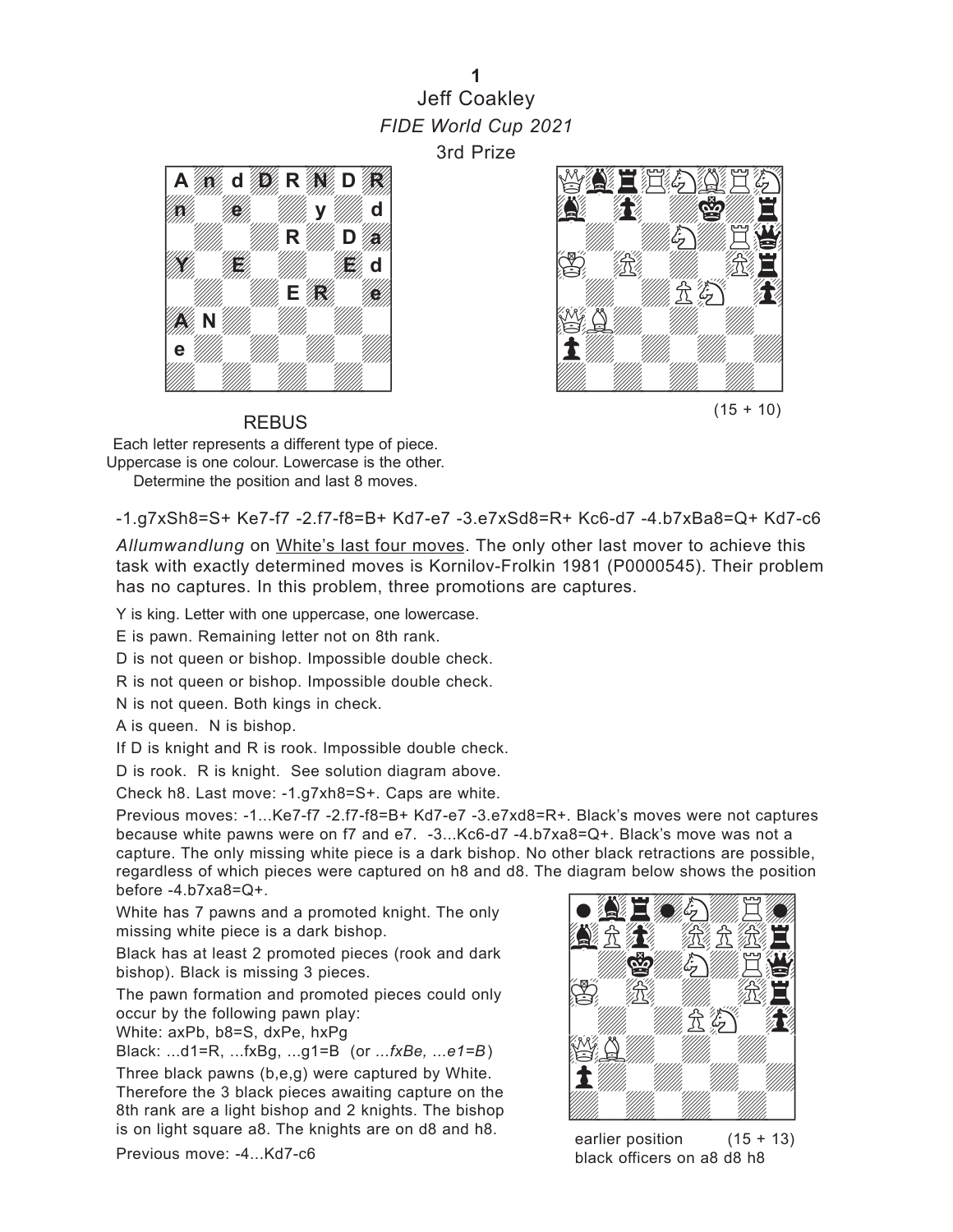Jeff Coakley *FIDE World Cup 2019* 1st Commendation



Proof Game in 8.0

1. e4 d5 2. exd5 Sc6 3. dxc6 Qd7 4. cxd7+ Kd8 5. dxc8=R+ Kd7 6. Rxf8 Rd8 7. Rxg8 Kc8 8. Rxd8+ Rxd8

Scandinavian Defence, Excelsior Variation.

Ceriani-Frolkin: capture of promoted rook.

Artificial castling after moves 7 and 8, with different rooks.

*Try: With last move ...0-0-0, the position requires 10.0 moves. For example, 1.Sf3 Sh6 2.Se5 Sf5 3.Sxd7 Sg3 4.Sxf8 Sd7 5.Sxd7 Rf8 6.Sxf8 Be6 7.Sxe6 Qd4 8.Sxd4 Sxe2 9.Sf3 Sg1 10.Sxg1 0-0-0.*

From the judge's comments: *A proof game that kept waiting for years "up in a chess composition cloud" to be discovered.*

**2**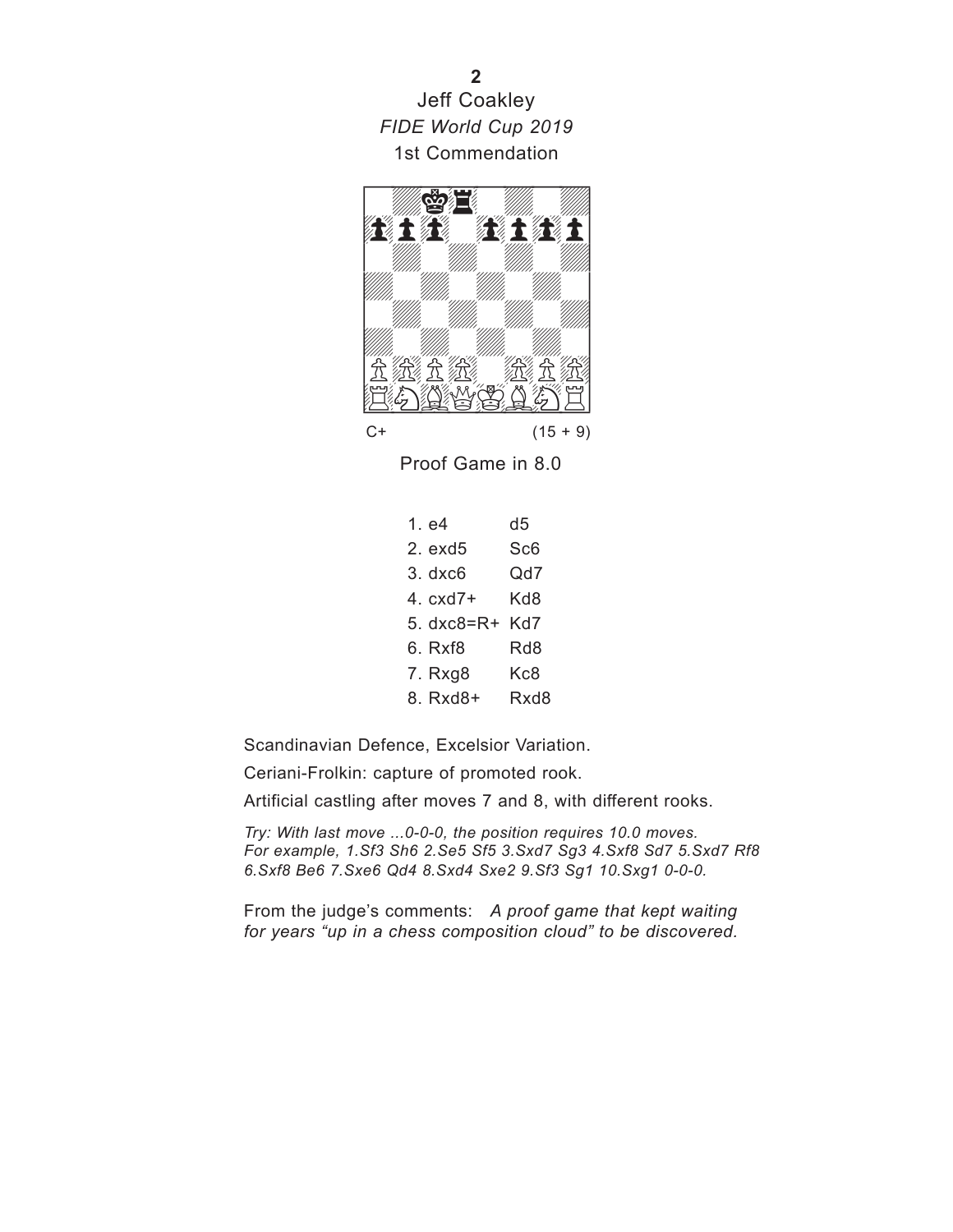w\_\_\_\_\_\_\_\_w *Puzzling Side of Chess 175,* 2019 **3** Jeff Coakley



- c)  $e3 e4$  PG 6.0
- d) -b2 (with e3) PG 6.5
- **a** 1.Sf3 Sc6 2.Sd4 Sxd4 3.e3 Sxc2+ 4.Ke2 h6 5.Qe1 Sxe1 6.Kxe1 Switchbacking king, with *Orbán effect* (capture on original square).
- **b** 1.Sf3 Sc6 2.Sd4 Sxd4 3.e3 Sxc2+ 4.Qxc2 h6 5.Qh7 Sf6 6.Qg8 Sxg8 Switchbacking knight, with *Orbán effect*.
- **c** 1.Sf3 Sc6 2.Sd4 Sxd4 3.e3 Sxc2+ 4.Qxc2 h6 5.Qh7 Rxh7 6.e4 Rh8 Switchbacking rook, e-pawn tempo.
- **d** 1.Sf3 Sc6 2.Se5 Sxe5 3.c4 Sxc4 4.e3 Sxb2 5.Ke2 Sxd1 6.Kxd1 h6 7.Ke1 Tempo move by switchbacking king.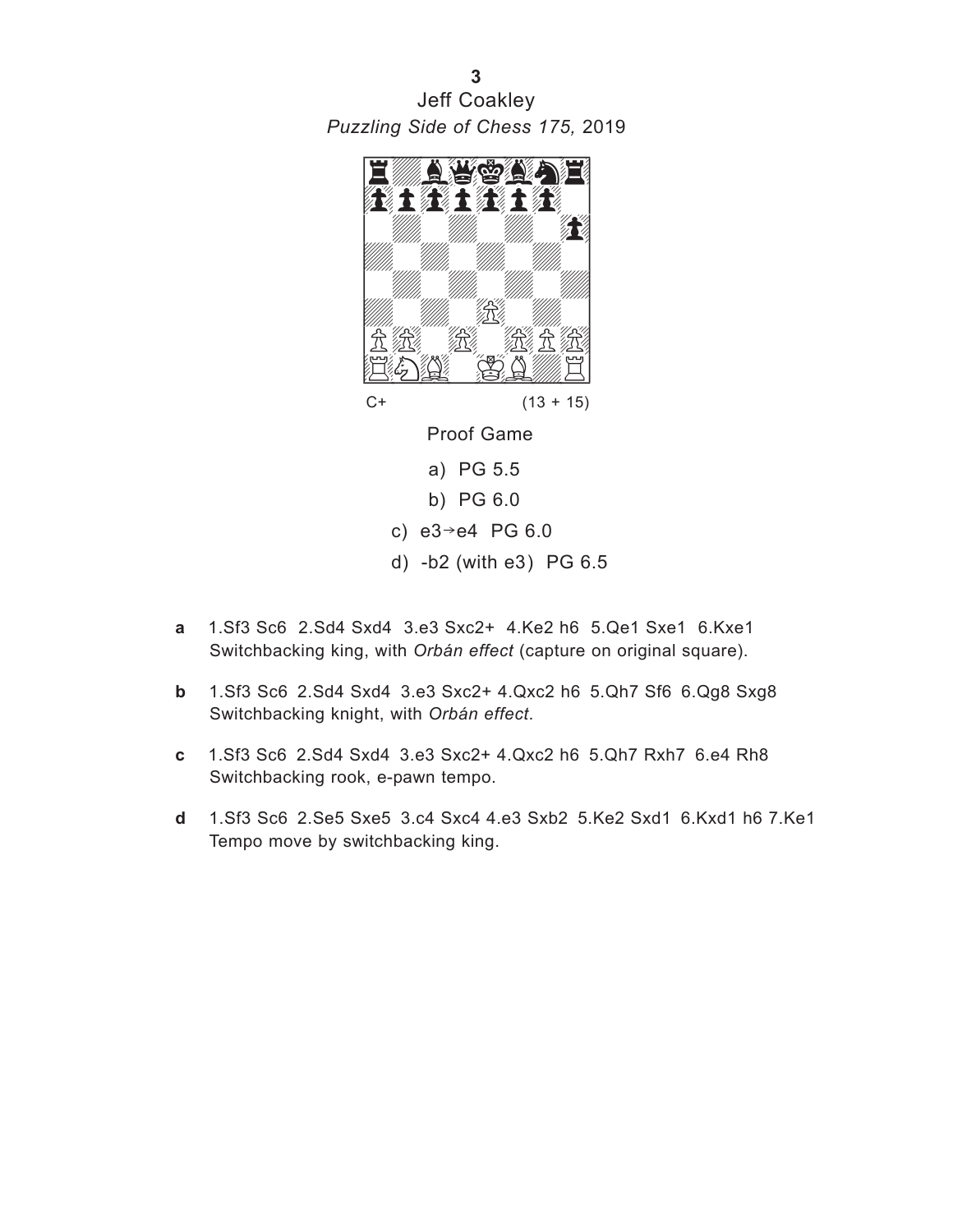w\_\_\_\_\_\_\_\_w *Puzzling Side of Chess 197,* 2021 **4** Jeff Coakley



 $C+$  (10 + 14)

Proof Game in 9.5

| 1 f4    | c:5    |
|---------|--------|
| 2 Kf2   | Qc7    |
| 3. Ke3  | Oxf4+  |
| 4. Kd3  | Oxf1   |
| 5 Kc4   | Oxd1   |
| 6 Kxc5  | Qxc1   |
| 7 Kd4   | Oxh1   |
| 8. Ke3  | Oxa1   |
| 9. Kf2  | $Qe1+$ |
| 10 Kxe1 |        |
|         |        |

White king shuffles his way to c5 before returning home to capture the marauding black queen.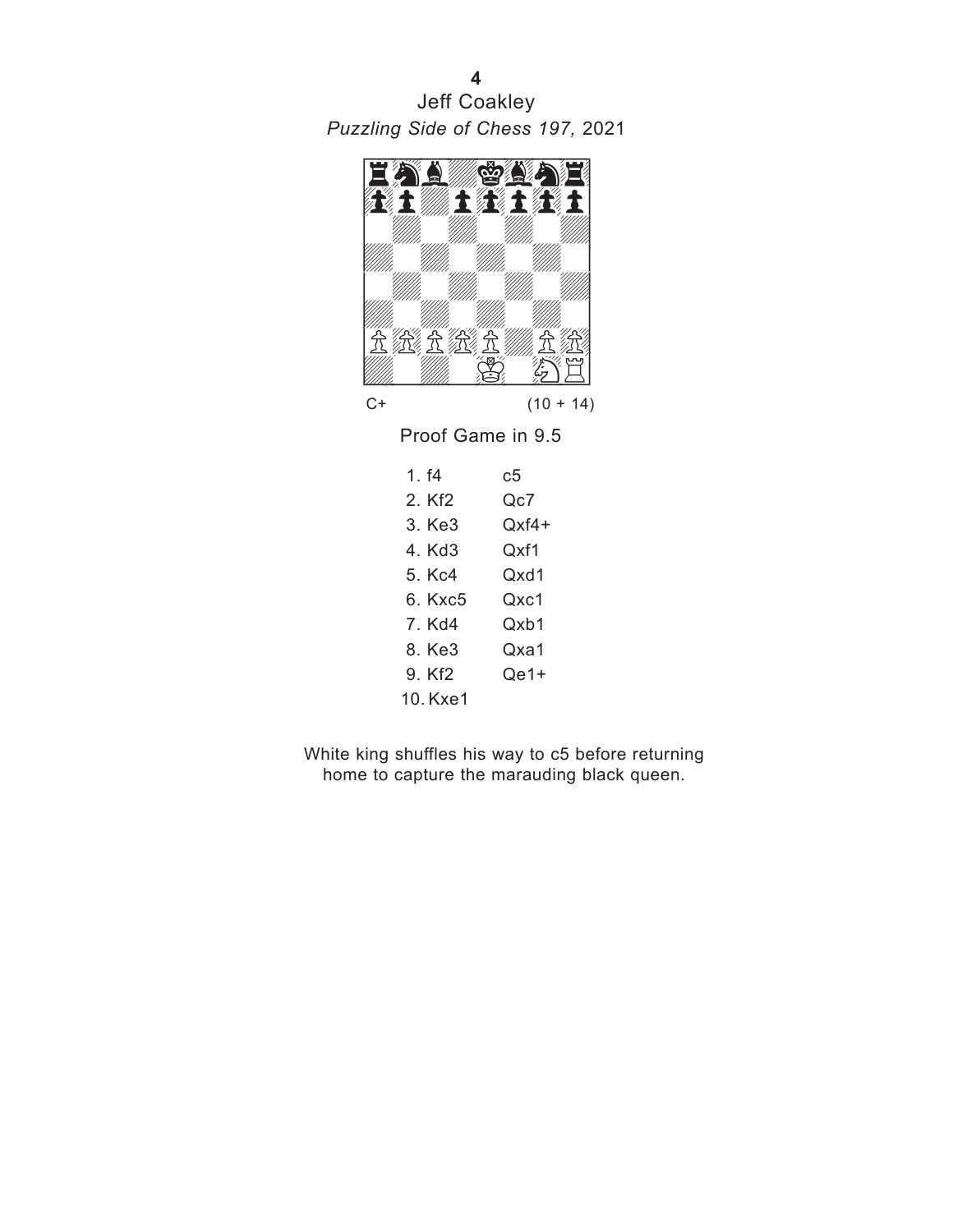w\_\_\_\_\_\_\_\_w *Problemas 33,* 2021 **5** Jeff Coakley



 $(5 + 2)$ 

Last 3 moves?

-1...Kc7xPb6+ -2.c5xb6 ep++++ b7-b5 (-3.N>a3+).

White is in check by the nightrider on a8 which could only occur by the discovery -1...Kc7>b6+. If the black king retracts to c7 without uncapturing, there is an impossible double check (Na3 Gc4). If Black uncaptures a rook or knight, there is an impossible triple check (Na3 Ga5 Gc4). If Black uncaptures a queen or bishop, there is an impossible quadruple check. But uncapturing a pawn leaves Black in a legal quadruple check! The magic of en passant.

Quadruple check with grasshopper and nightrider is not a new idea. It has been used twice previously. By Karl Fabel in a mate in 1 (*Funkschach* 1924) and by Niels Høeg in a retractor helpmate (*Chess Amateur* 1928). But this is evidently the first time in a last move problem.